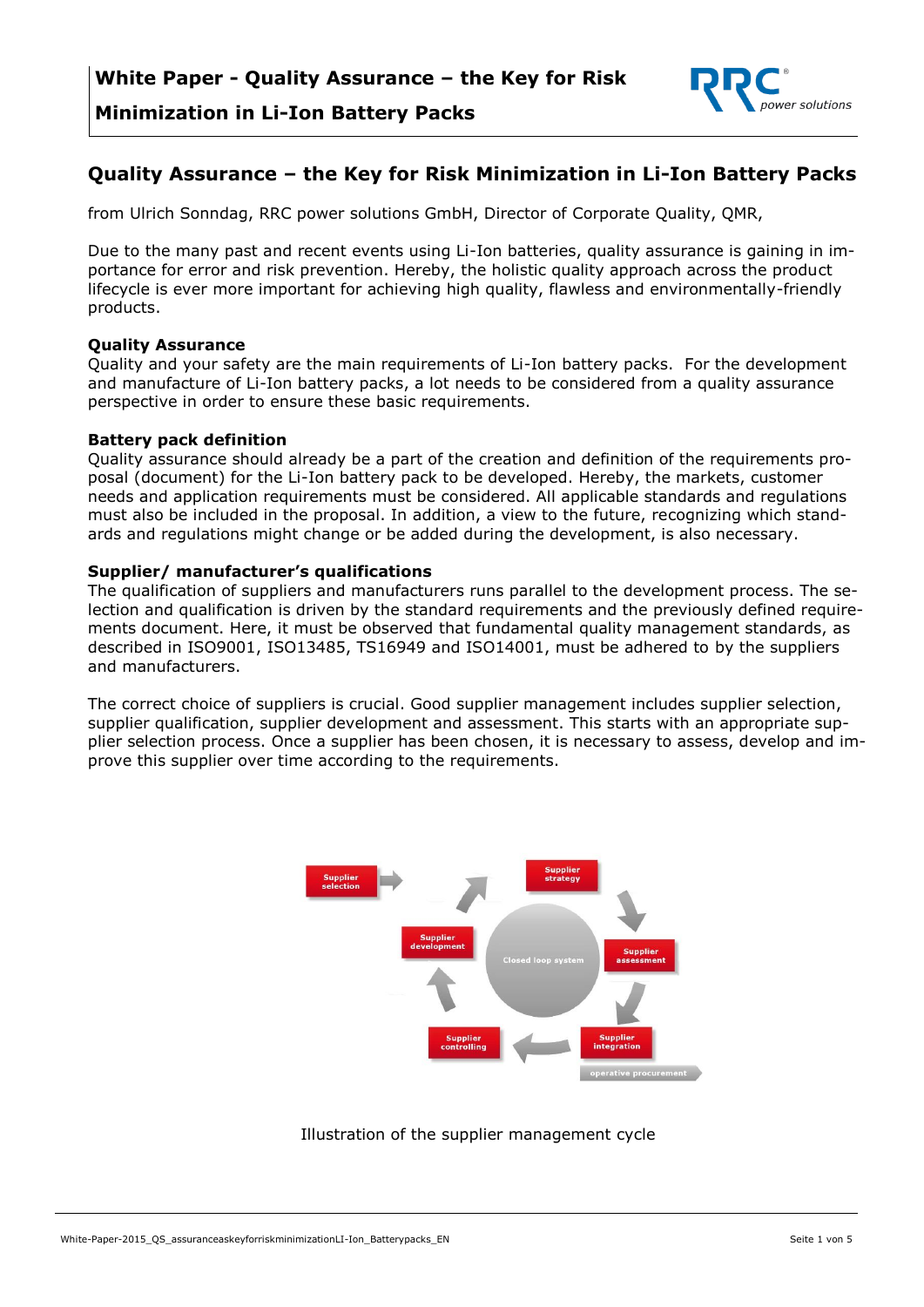

For components and assemblies that do not conform to a standard, the manufacturing processes must be viewed in more detail and, where required, these processes must be validated and/or the results verified. Outsourced processes are also included in this assessment.

The following figure shows, by way of example, when processes need to be validated.



The statistical process control (SPC), the recording of process key figures and the actions for correction and improvement derived from this work, should be used as an aid for the process control in the manufacturing process.

#### **Product development**

The product development is based on the requirements catalog and runs parallel to the supplier development.

Based on the requirements catalog, the battery is developed by the Development department and tested and verified by an internal and / or external independent body. Hereby, the qualification approach according to the V-model has proved itself.

The battery is subjected to different tests and testing standards, e.g. electrical safety, temperature test, shock and vibration tests in various environmental conditions (humidity, temperature, pressure). Charging and discharging cycles are performed with various flows.

Thereafter, the battery is checked in the overall application system, making sure it meets all the requirements.

Temperature and the value of charging/discharging currents has shown to be a special stress factor for the lifecycle and charge cycles of the batteries.

Each battery carries its own risk, which must be assessed. On the one side, there is a risk on the battery-cell level and on the other side, there is the risk that the Li-ion battery poses in the application. A common method of risk assessment, risk analysis and risk / error reduction is the (P) FMECA.

Derived from the requirements catalog and the FMECA, the materials used for the batteries are qualified by their development. The supplier or an independent body (test laboratory) must provide proof that the materials meet the requirements.

Furthermore, the material flow is also subject to quality assurance. Various tools have proved suitable for this. It starts with the qualification of the material by means of initial sample inspection reports within the framework of the battery development.

White-Paper-2015\_OS\_assuranceaskeyforriskminimizationLI-Ion\_Batterypacks\_EN Seite 2 von 5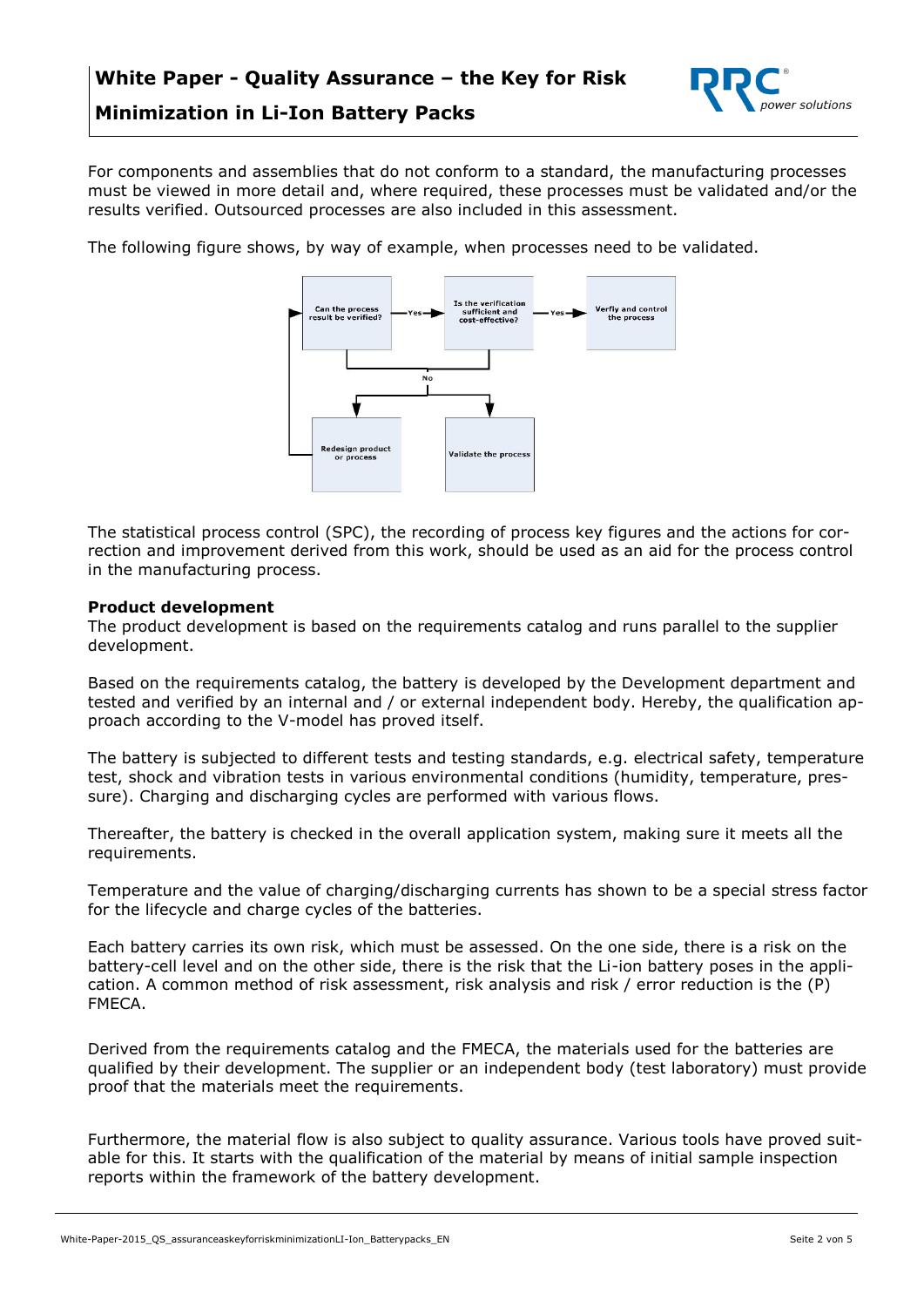

#### **Manufacturing**

In the battery manufacturing process, the incoming material is subjected to an incoming materials test, or an outgoing materials inspection when the manufacturer ships the goods. Hereby, for the incoming materials test, random samples are taken according to the defined AQL (Acceptance Quality Level), and tested according to pre-determined test specifications.

In battery manufacture, a relevant quality control is performed after each production step. Here, there is a differentiation between 100% testing (QC) and random sample testing "in-process-quality-control steps" (IPQC). For IPQC steps, random sample quantities are tested at regular predetermined intervals, defined by quantity or time, in order to monitor the production process. All assembled battery packs undergo a 100% materials outgoing control (OQC). This multi-step testing concept and the different quality gates which a Li-ion battery pack must pass, ensures the manufacturing and product quality.

#### **Traceability**

Each individual battery cell has its own serial number, which, in combination with the serial number of the assembled printed circuit board in the memory chip of the pack, can also be linked to an ID number on the outside of the pack. This linking of the different numbers creates a "Unique Device Identifier" (UDI). Additionally, the date code must be printed on the battery pack label. This marking allows for the identification of the assembly groups used.

This battery pack information, including manufacturing information, is stored, together with the results of the outgoing testing, in a separate external secured database. The traceability of the individual cells, the assembled printed circuit board (PCBA) and the relevant battery pack production data, is therefore ensured.



Example of a barcode label

#### **Logistics**

Before lithium-metal or lithium-ion cells and battery packs can be transported, they must be tested according to the UN38.3 testing method for transport. When this test is passed, the battery packs are marked accordingly with the UN symbol. For the transport of Li-ion batteries, the correct packaging, package size and quantity must be observed.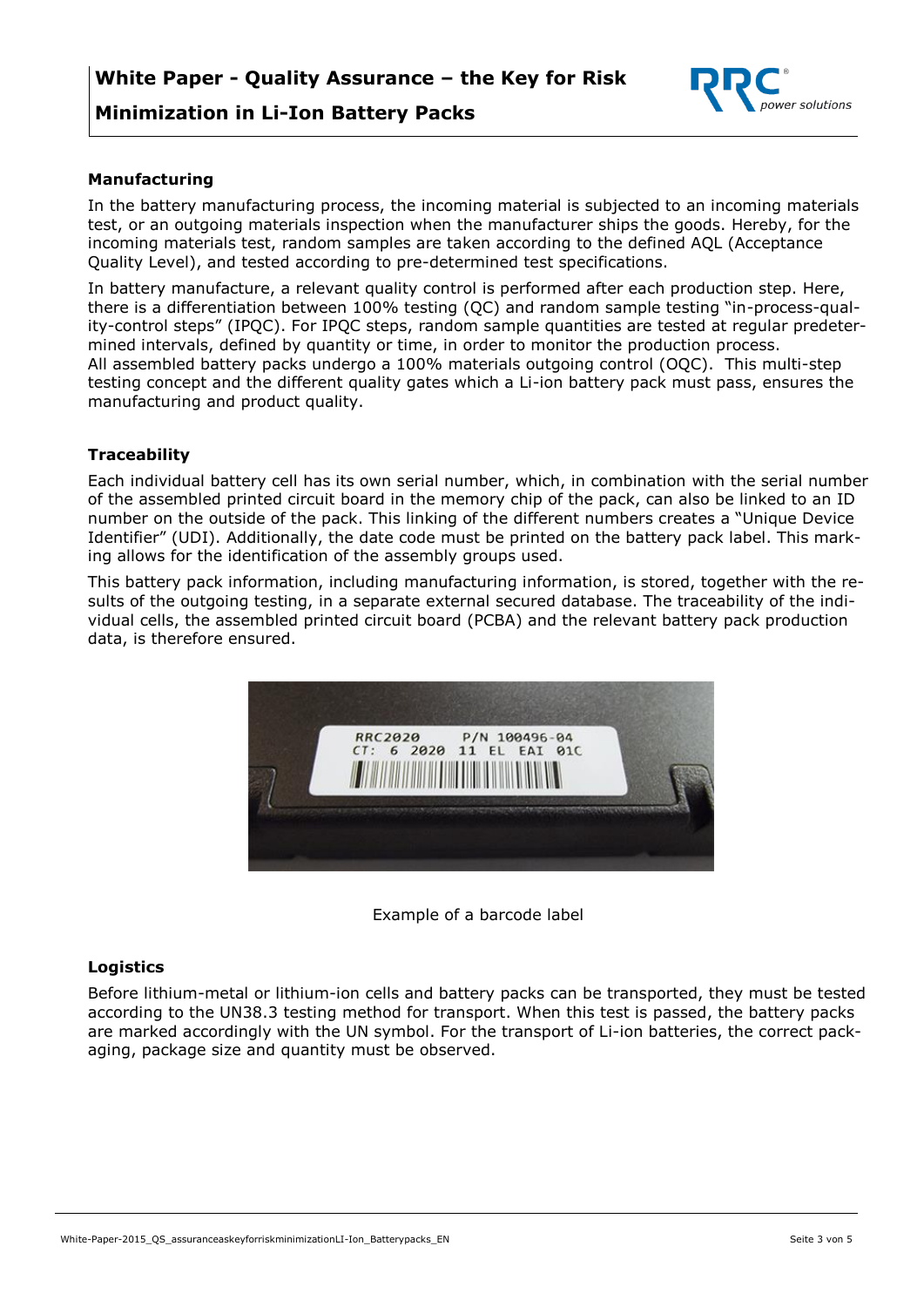

Only Li-ion packs marked with the UN symbol may be transported. Without this marking, a transport permit is required.



#### **Quality assurance in the market**

After the goods have been put on the market, the quality assurance measures continue. A "Complaint Management" according to the requirements of ISO13485 guides this process.

All complaints from the market are analyzed. For this, the error frequency of the individual error indication is analyzed. For each error indication, the error causes are determined via an 8D error report and correctional or preventative and improvement measures are initiated. The most commonly used quality tools for the error cause analysis are "Ichikawa" and "5W". The actions for improvement follow the PDCA cycle according to Deming. In addition, the error risk and its effect on persons and property must be assessed for each error.



PDCA cycle according to Deming

Furthermore, market observations help all manufacturers in recognizing and preventing errors, before own products and / or own battery packs display these errors.

#### **Environment**

With an increased environmental awareness and the impact of batteries on the environment, a functioning environmental management system is becoming ever more important. For this, manufacturers of Li-ion battery packs and their production processes are checked to determine whether they comply with the current QM standards (ISO14001) and regulations (e.g. RoHS, REACH).

Also, the issues of ecological balance and the "carbon foot print" must be taken into account in the manufacture of Li-ion batteries.

The entity that puts batteries on the market in the EU, is obliged to take back these batteries and informs the consumer where and how they can dispose of batteries for recycling. Li-ion batteries must be marked with the WEEE label ("crossed out garbage bin") as well as with the Li-ion recycling symbol.

Furthermore, each country has its own recycling and statutory environmental requirements, which must be met. For Europe, these are: the RoHS directive, the REACH regulation and the Battery regulation. For China, the China RoHS directive applies.